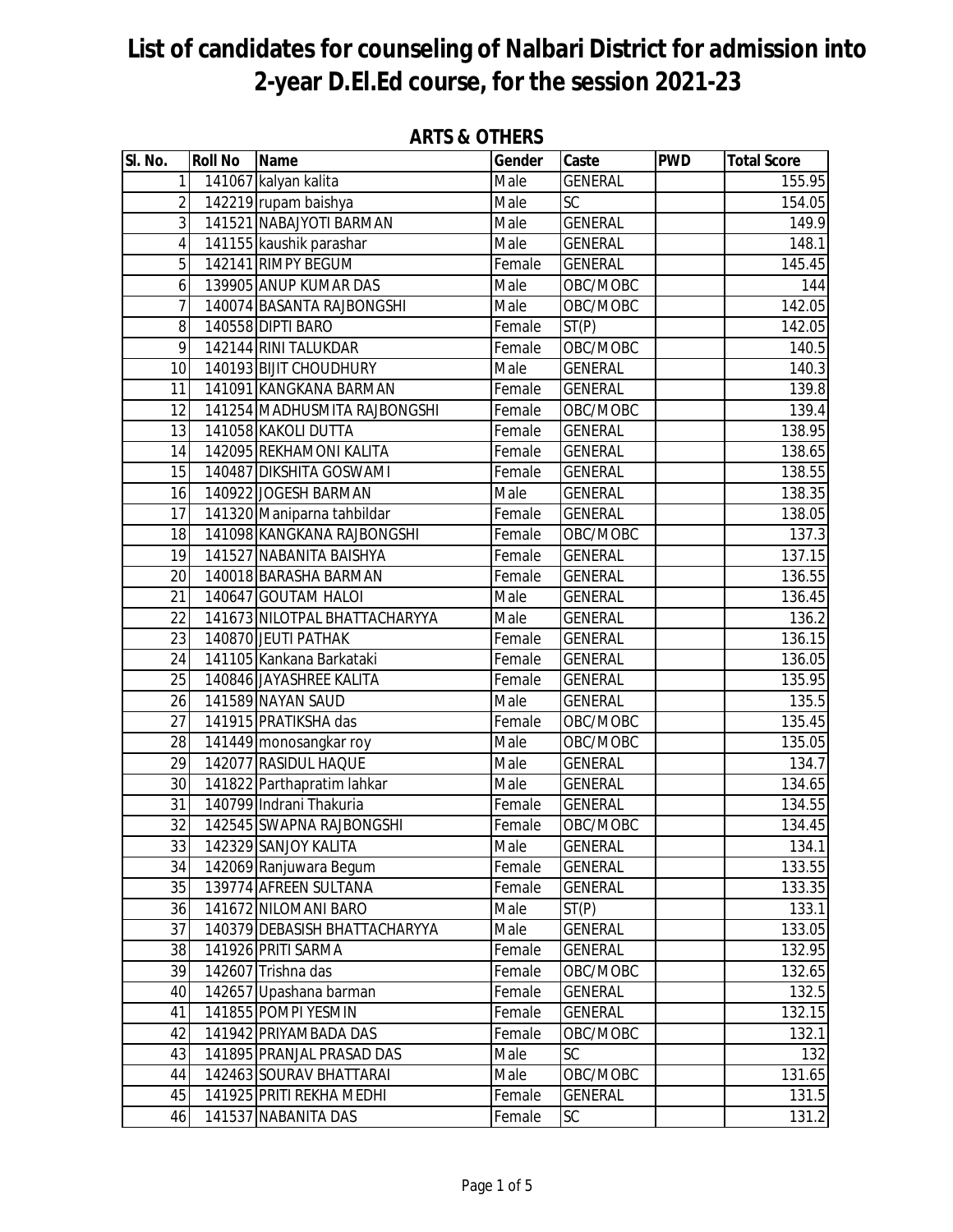| SI. No.         | <b>Roll No</b> | <b>Name</b>                                     | Gender       | Caste          | <b>PWD</b> | <b>Total Score</b> |
|-----------------|----------------|-------------------------------------------------|--------------|----------------|------------|--------------------|
| 47              |                | 140659 hafijur rahman                           | Male         | <b>GENERAL</b> |            | 131.05             |
| 48              |                | 141779 PANKHI PRANAYEE BARMAN                   | Female       | <b>GENERAL</b> |            | 130.8              |
| 49              |                | 141309 MANaSI TALUKDAR                          | Female       | OBC/MOBC       |            | 130.75             |
| 50              |                | 140726 HIMASHRI KALITA                          | Female       | <b>GENERAL</b> |            | 130.55             |
| 51              |                | 142199 RUMAMANI KALITA                          | Female       | <b>GENERAL</b> |            | 130.55             |
| 52              |                | 139931 ARIFUL ALI                               | Male         | <b>GENERAL</b> |            | 130.35             |
| 53              |                | 140575 DULUMANI DEKA                            | Female       | <b>GENERAL</b> |            | 130.35             |
| 54              |                | 140147 Bhaswati Deka                            | Female       | <b>GENERAL</b> |            | 130.25             |
| 55              |                | 140614 GAYATRI KAKATI                           | Female       | <b>GENERAL</b> |            | 130.25             |
| 56              |                | 142450 SMRITIREKHA TALUKDAR                     | Female       | <b>GENERAL</b> |            | 129.85             |
| 57              |                | 140722 Himashree goswami                        | Female       | <b>GENERAL</b> |            | 129.65             |
| 58              |                | 140510 DIMPI PATHAK                             | Female       | <b>SC</b>      |            | 129.5              |
| 59              |                | 140778 HRISTI Sarma                             | Female       | <b>GENERAL</b> |            | 129.05             |
| 60              |                | 142392 Shikhamani Barman                        | Female       | <b>GENERAL</b> |            | 129.05             |
| 61              |                | 139928 ARCHANA DEVI                             | Female       | <b>GENERAL</b> |            | 128.95             |
| 62              |                | 140135 BHASKAR JYOTI BARMAN                     | Male         | <b>GENERAL</b> |            | 128.8              |
| 63              |                | 140397 DEIJI BARMAN                             | Female       | <b>GENERAL</b> |            | 128.65             |
| 64              |                | 141141 KARISHMA RAJBONGSHI                      | Female       | OBC/MOBC       |            | 128.5              |
| 65              |                | 140402 Devajit kalita                           | Male         | <b>GENERAL</b> |            | 128.4              |
| 66              |                | 140606 garima barman                            | Female       | <b>GENERAL</b> |            | 128.25             |
| 67              |                | 141054 Kakali Goswami                           | Female       | <b>GENERAL</b> |            | 128.25             |
| 68              |                | 140149 BHASWATI DEVI                            | Female       | <b>GENERAL</b> |            | 128.2              |
| 69              |                | 141137 KARISHMA DEVI                            | Female       | OBC/MOBC       |            | 127.75             |
| 70              |                | 140015 BARASHA BARMAN                           | Female       | OBC/MOBC       |            | 127.5              |
| 71              |                | 141083 KANGKAN BARMAN                           | Male         | OBC/MOBC       |            | 127.1              |
| 72              |                | 139827 anamika haloi                            | Female       | <b>GENERAL</b> |            | 126.9              |
| 73              |                | 142333 SANKAR MAZUMDAR                          | Male         | <b>GENERAL</b> |            | 126.9              |
| 74              |                | 142451 SNIGDHA DEVI                             | Female       | <b>GENERAL</b> |            | 126.65             |
| 75              |                | 142435 simashree das                            | Female       | OBC/MOBC       |            | 126.6              |
| 76              |                | 142174 RITUPARNA HALOI                          | Female       | SC             |            | 126.55             |
| $\overline{77}$ |                | 141749 PALLABI RAJBONGSHI                       | Female       | OBC/MOBC       |            | 126.4              |
| 78              |                | 142059 Ramen deka                               | Male         | <b>GENERAL</b> |            | 126.4              |
| 79              |                | 142445 SMRITI BARMAN                            | Female       | <b>GENERAL</b> |            | 126.2              |
| 80              |                | 139859 anjan deka                               | Male         | SC<br>OBC/MOBC |            | 126<br>125.95      |
| 81<br>82        |                | 141217 Lakshi Rajbongshi                        | Male<br>Male | OBC/MOBC       |            | 125.95             |
| 83              |                | 141473 Mridupawan borah<br>141881 PRANAMI HALOI | Female       | SC             |            | 125.9              |
| 84              |                | 140569 Doli Barman                              | Female       | <b>GENERAL</b> |            | 125.7              |
| 85              |                | 142665 UTPALA BAISHYA                           | Female       | <b>GENERAL</b> |            | 125.65             |
| 86              |                | 140343 Chinmoy Sarma                            | Male         | <b>GENERAL</b> |            | 125.45             |
| 87              |                | 142060 Ramen Tudu                               | Male         | OBC/MOBC       |            | 125.25             |
| 88              |                | 141194 KRISHNAMANI BARMAN                       | Female       | OBC/MOBC       |            | 125.2              |
| 89              |                | 140449 Dhritismita talukdar                     | Female       | OBC/MOBC       |            | 124.95             |
| 90              |                | 142087 RATUL TALUKDAR                           | Male         | OBC/MOBC       |            | 124.9              |
| 91              |                | 141446 MONJYOTI DAS                             | Male         | <b>SC</b>      |            | 124.9              |
| 92              |                | 139771 ACHIYA BEGUM                             | Female       | OBC/MOBC       |            | 124.8              |
| 93              |                | 141865 pragati das                              | Female       | OBC/MOBC       |            | 124.6              |
| 94              |                | 141290 manabendra das                           | Male         | OBC/MOBC       |            | 124.45             |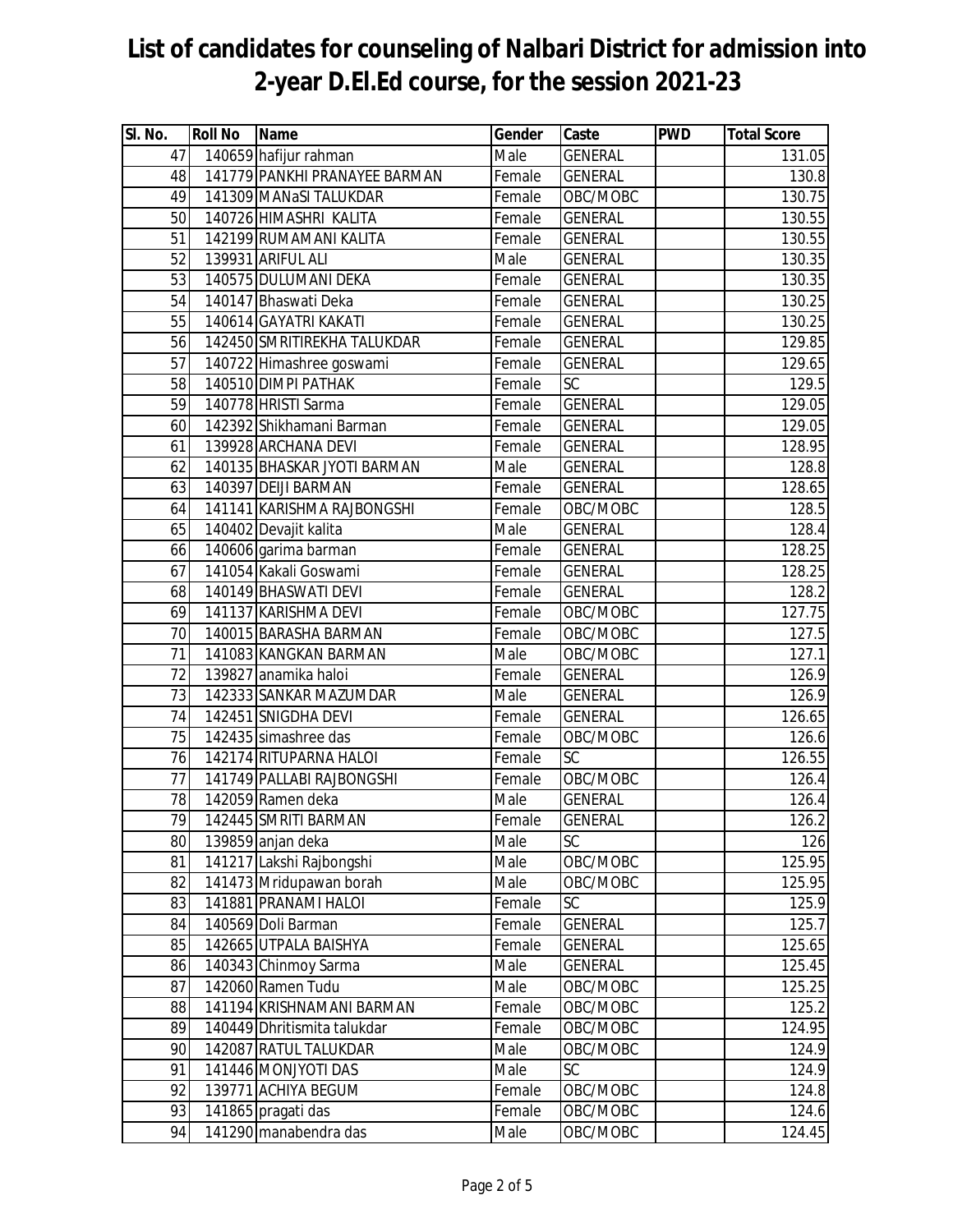| $\overline{\mathsf{SI}}$ . No. | <b>Roll No</b> | <b>Name</b>                | Gender | Caste                  | <b>PWD</b> | <b>Total Score</b> |
|--------------------------------|----------------|----------------------------|--------|------------------------|------------|--------------------|
| 95                             |                | 141732 PALASH BAISHYA      | Male   | <b>SC</b>              |            | 123.85             |
| 96                             |                | 140646 goutam baruah       | Male   | OBC/MOBC               |            | 123.45             |
| 97                             |                | 141496 Mrinmoy Das         | Male   | $\overline{\text{SC}}$ |            | 123.15             |
| 98                             |                | 141437 Momi talukdar       | Female | OBC/MOBC               |            | 123.05             |
| 99                             |                | 141556 NAMRATA DAS         | Female | OBC/MOBC               |            | 122.95             |
| 100                            |                | 142474 SRUTIDHARA KASHYAP  | Female | OBC/MOBC               |            | 122.65             |
| 101                            |                | 140050 barnakshi das       | Female | OBC/MOBC               |            | 122.25             |
| 102                            |                | 141484 Mrinal Das          | Male   | SC                     |            | 122.25             |
| 103                            |                | 139857 ANITA BISWAS        | Female | SC                     |            | 121.75             |
| 104                            |                | 142257 SABITRI THAKURIYA   | Female | OBC/MOBC               |            | 121.7              |
| 105                            |                | 140049 BARASHARANI DAS     | Female | $\overline{SC}$        |            | 121.7              |
| 106                            |                | 142504 SUMI DAS            | Female | SC                     |            | 121.3              |
| 107                            |                | 140623 GITANJALI BARO      | Female | ST(P)                  |            | 121.1              |
| 108                            |                | 141118 KARABI DAS          | Female | OBC/MOBC               |            | 121                |
| 109                            |                | 142572 tarali barman       | Female | OBC/MOBC               |            | 120.75             |
| 110                            |                | 141352 MARAMI SARANIA      | Female | ST(P)                  |            | 120.7              |
| 111                            |                | 140252 BISWAJIT SARKAR     | Male   | SC                     | <b>Yes</b> | 120.65             |
| 112                            |                | 142156 RINTU BARUAH        | Male   | OBC/MOBC               |            | 120.3              |
| 113                            |                | 139817 ANAMIKA BARMAN      | Female | OBC/MOBC               |            | 120.25             |
| 114                            |                | 141003 Jwngchar Swargiary  | Male   | ST(P)                  |            | 120.25             |
| 115                            |                | 140302 CHANDASMITA DAS     | Female | <b>SC</b>              |            | 120.25             |
| 116                            |                | 139884 ANKUR BAISHYA       | Male   | $\overline{\text{SC}}$ |            | 119.75             |
| 117                            |                | 140133 BHASKAR DAS         | Male   | OBC/MOBC               |            | 119.6              |
| 118                            |                | 142207 RUMI NAYAK          | Female | OBC/MOBC               |            | 119.35             |
| 119                            |                | 142586 TINAMANI BARMAN     | Female | OBC/MOBC               |            | 119.3              |
| 120                            |                | 140561 DIPTI KUMAR         | Female | OBC/MOBC               |            | 119.2              |
| 121                            |                | 141292 Manalisha das       | Female | OBC/MOBC               |            | 118.9              |
| 122                            |                | 142230 rupam sarma         | Male   | <b>GENERAL</b>         | Yes        | 118.8              |
| 123                            |                | 141040 KABERI TALUKDAR     | Female | OBC/MOBC               |            | 118.3              |
| 124                            |                | 141454 MOUCHUMI HAZARIKA   | Female | OBC/MOBC               |            | 117.85             |
| 125                            |                | 142264 SAGAR KOIRALA       | Male   | OBC/MOBC               |            | 117.4              |
| 126                            |                | 140831 JARNA BARMAN        | Female | OBC/MOBC               |            | 117.3              |
| 127                            |                | 141998 PURNIMA SARANIA     | Female | ST(P)                  |            | 117                |
| 128                            |                | 141344 Manoj bezbaruah     | Male   | OBC/MOBC               |            | 116.95             |
| 129                            |                | 141570 narmada thakuriya   | Female | OBC/MOBC               |            | 116.75             |
| 130                            |                | 140016 BARASHA BARMAN      | Female | OBC/MOBC               |            | 116.55             |
| 131                            |                | 142296 SANATANA RAJBONGSHI | Female | OBC/MOBC               |            | 116.5              |
| 132                            |                | 141497 MRINMOY RAJBONGSHI  | Male   | OBC/MOBC               |            | 115.8              |
| 133                            |                | 141991 PURABI SARANIA      | Female | ST(P)                  |            | 115.8              |
| 134                            |                | 140878 JIMI LAHARY         | Female | ST(P)                  |            | 115.7              |
| 135                            |                | 142304 SANGITA DEVNATH     | Female | OBC/MOBC               |            | 115.6              |
| 136                            |                | 140420 DHANMANI RAJBONGSHI | Male   | OBC/MOBC               |            | 115.3              |
| 137                            |                | 140059 Barnali barman      | Female | OBC/MOBC               |            | 115                |
| 138                            |                | 140088 BHABESH RAJBANGSHI  | Male   | OBC/MOBC               |            | 114.95             |
| 139                            |                | 140936 JOYMONI DEBNATH     | Female | OBC/MOBC               |            | 114.9              |
| 140                            |                | 142438 Simasri hazarika    | Female | OBC/MOBC               |            | 114.9              |
| 141                            |                | 140171 Bhupali rajbongshi  | Female | OBC/MOBC               |            | 114.55             |
| 142                            |                | 142576 TARALI RAJBONGSHI   | Female | OBC/MOBC               |            | 114.2              |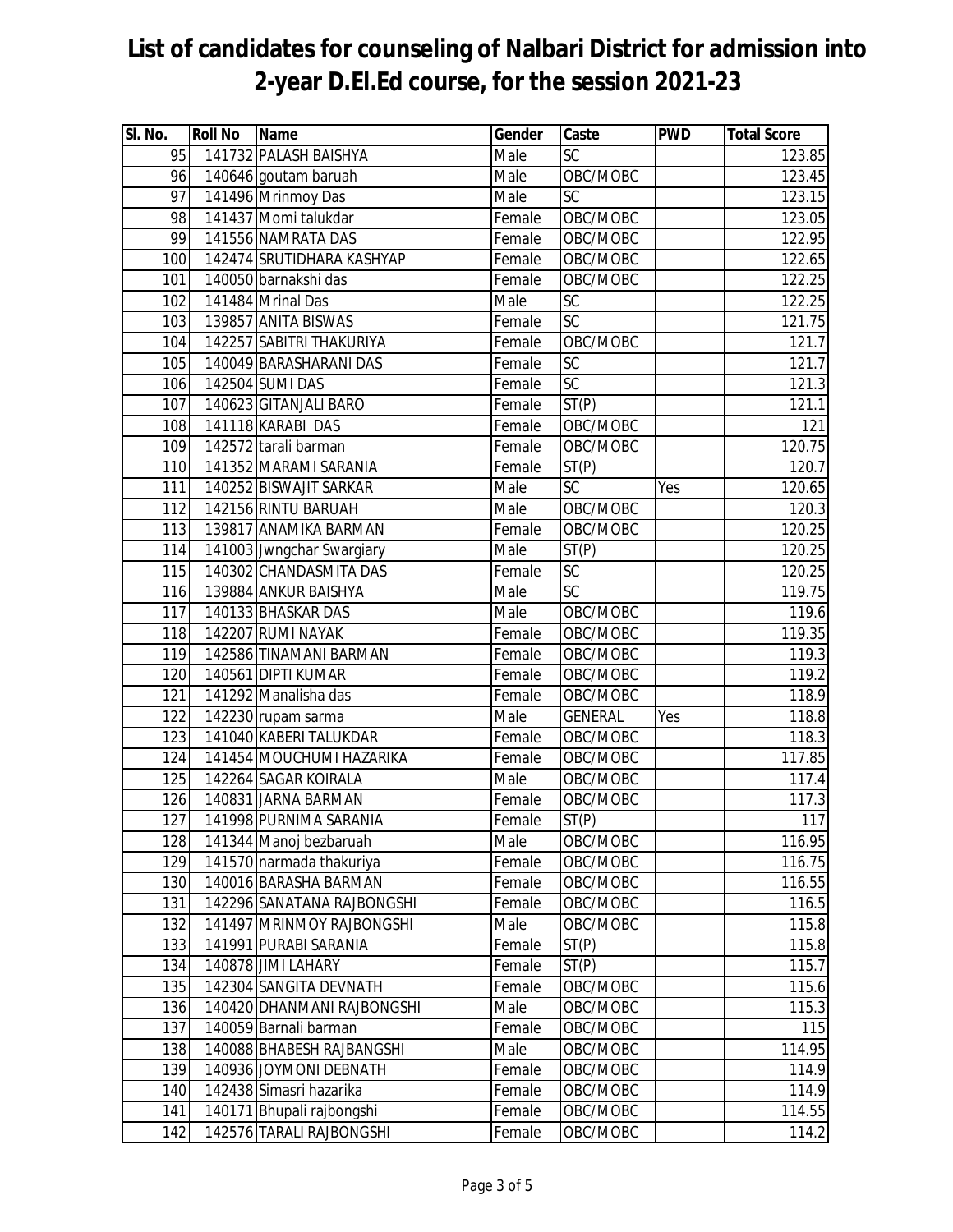| SI. No. | <b>Roll No</b> | <b>Name</b>               | Gender | Caste          | <b>PWD</b> | <b>Total Score</b> |
|---------|----------------|---------------------------|--------|----------------|------------|--------------------|
| 143     |                | 142312 SANGITA MADAHI     | Female | ST(P)          |            | 114                |
| 144     |                | 141605 NIBEDITA BARMAN    | Female | OBC/MOBC       |            | 113.9              |
| 145     |                | 141717 NIZARA DAS         | Female | OBC/MOBC       |            | 113.9              |
| 146     |                | 141524 nabanika kumari    | Female | OBC/MOBC       |            | 113.65             |
| 147     |                | 139794 alaka nirola       | Female | OBC/MOBC       |            | 113.55             |
| 148     |                | 140967 junmani das        | Female | ST(P)          |            | 113.45             |
| 149     |                | 140200 Bikash baro        | Male   | ST(P)          |            | 112.35             |
| 150     |                | 139812 AMBALIKA RAMCHIARY | Female | ST(P)          |            | 111.8              |
| 151     |                | 141145 KARNATIK BORO      | Male   | ST(P)          |            | 111.5              |
| 152     |                | 142386 shewali brahma     | Female | ST(P)          |            | 111.35             |
| 153     |                | 142660 USHMITA MUSHAHARY  | Female | ST(P)          |            | 110                |
| 154     |                | 140733 HIMASRI BORO       | Female | ST(P)          |            | 108.95             |
| 155     |                | 141727 PABINDRA DEKA      | Male   | ST(P)          |            | 108.75             |
| 156     |                | 140169 BHUPALI GOSWAMI    | Female | <b>GENERAL</b> | Yes        | 108                |
| 157     |                | 141791 PAPUMANI PATHAK    | Male   | SC.            | Yes        | 88.25              |
| 158     |                | 141471 MRIDULA TALUKDAR   | Female | OBC/MOBC       | Yes        | 87.15              |

### **SCIENCE**

| 1               | 140790 IMRAN HUSSAIN           | Male   | <b>GENERAL</b> | 150.7  |
|-----------------|--------------------------------|--------|----------------|--------|
| $\overline{2}$  | 141030 jyotishmay lahkar       | Male   | <b>GENERAL</b> | 150.55 |
| $\overline{3}$  | 141154 Kaushik Deka            | Male   | <b>GENERAL</b> | 147.75 |
| 4               | 142644 Udipta barman           | Male   | <b>GENERAL</b> | 146.95 |
| 5               | 140464 DHRUBAJYOTI DEKA        | Male   | <b>GENERAL</b> | 145.8  |
| 6               | 140547 DIPJYOTI BARMAN         | Male   | <b>GENERAL</b> | 145.35 |
| 7               | 141734 PALASH JYOTI DEKA       | Male   | OBC/MOBC       | 144.65 |
| 8               | 141520 NABAJYOTI BARMAN        | Male   | <b>GENERAL</b> | 143.65 |
| 9               | 139765 ABINASH DEKA            | Male   | <b>GENERAL</b> | 143.45 |
| 10 <sup>1</sup> | 140134 BHASKAR DAS             | Male   | OBC/MOBC       | 141.5  |
| 11              | 141675 NILOTPAL LAHKAR         | Male   | <b>GENERAL</b> | 141.25 |
| 12              | 140812 JAGADISH DAS            | Male   | SC             | 141.05 |
| 13              | 141479 MRIGEN DAS              | Male   | OBC/MOBC       | 140.5  |
| 14              | 140136 BHASKAR JYOTI DEKA      | Male   | <b>GENERAL</b> | 139.9  |
| 15              | 142287 Samar barman            | Male   | <b>GENERAL</b> | 139.65 |
| 16              | 141374 MAYURI SARMA            | Female | <b>GENERAL</b> | 139.1  |
| 17              | 142363 SEEMA KALITA            | Female | <b>GENERAL</b> | 138.85 |
| 18              | 140750 Hirak Rajbongshi        | Male   | OBC/MOBC       | 138.7  |
| 19              | 139763 Abhinab Pritam Sarma    | Male   | <b>GENERAL</b> | 137.8  |
| 20              | 141076 KAMAL KRISHNA DAS       | Male   | OBC/MOBC       | 137.25 |
| 21              | 142642 UDDIPTA SARMA           | Male   | <b>GENERAL</b> | 137.15 |
| 22              | 141632 NIKita das              | Female | OBC/MOBC       | 136.75 |
| 23              | 140653 GUNJAN SARMA            | Male   | <b>GENERAL</b> | 136.05 |
| 24              | 140788 IMDADUL HAQUE CHOUDHURY | Male   | <b>GENERAL</b> | 135.75 |
| 25              | 142636 TUSAR JYOTI SARMA       | Male   | <b>GENERAL</b> | 135.75 |
| 26              | 141167 Kishor barman           | Male   | <b>GENERAL</b> | 135.4  |
| 27              | 142237 RUPJYOTI BARMAN         | Male   | <b>GENERAL</b> | 135.3  |
| 28              | 142645 Udismita pathak         | Female | <b>GENERAL</b> | 134.9  |
| 29              | 140485 DIKSHITA DEKA           | Female | <b>GENERAL</b> | 134.75 |